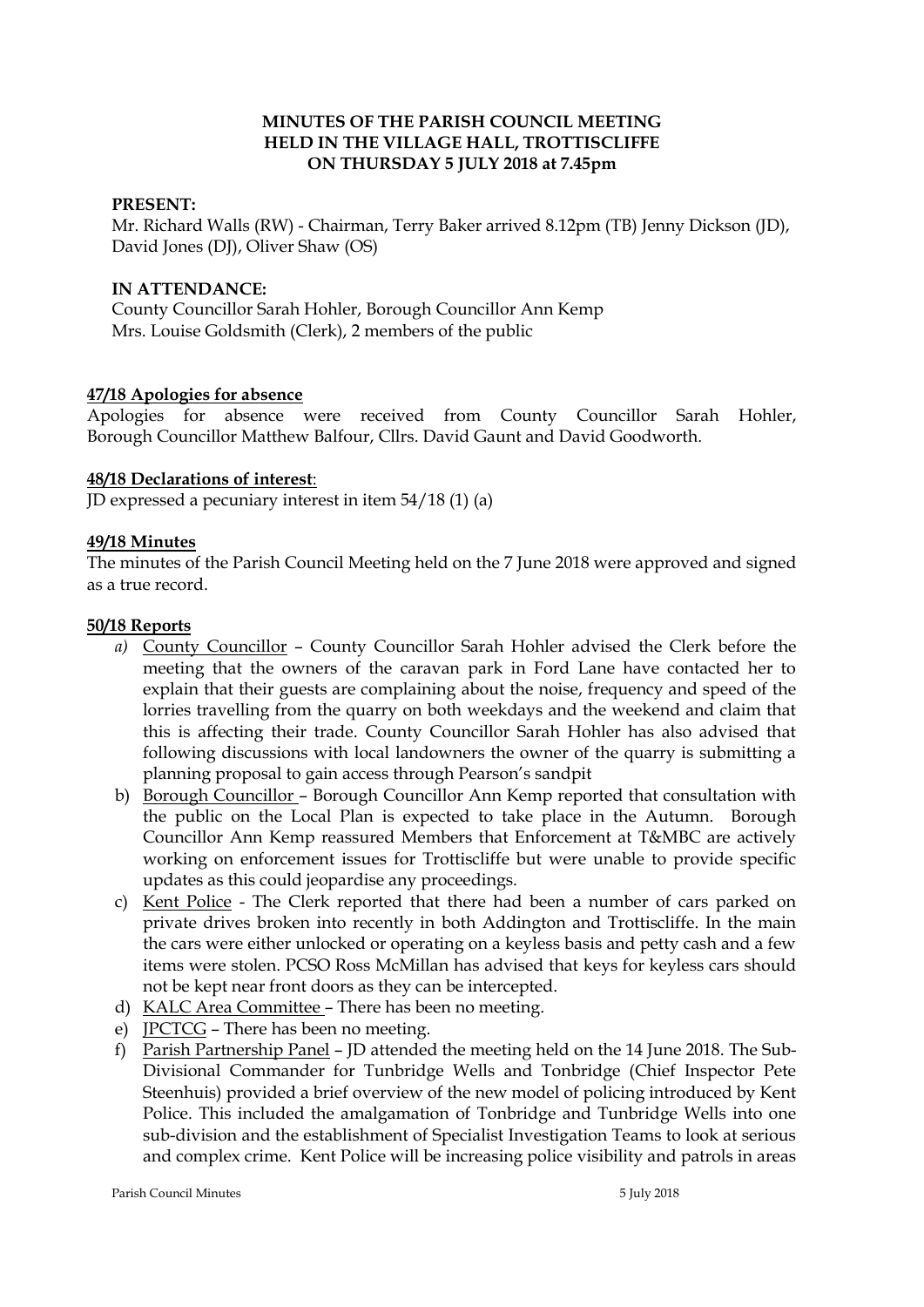identified with heightened activity. It was mentioned that PSCOs should be dealing with crime for the benefit of the community rather than attending numerous meetings. It was felt that PCSOs should only attend Parish Council meetings when there was something significant to report. T&MBC officers who attended the Parish Partnership Panel meeting suggested that failure to submit a Local Plan within the transitional period, proposed by the Government in the new draft National Planning Policy Framework (NPPF), would result in significant risks associated with having to address a substantially higher provision of housing as a result of the introduction of a standardised methodology for assessing housing need. A draft Local Plan with a refined development strategy, policies and proposals had been considered by the Planning and Transportation Advisory Board on 5 June 2018. It is anticipated that the next meeting of the Advisory Board in July 2018 would review the final draft of the Local Plan with the formal public consultation, required under Regulation 19, to follow in September 2018. Parish councils and members of the public will be given an opportunity to comment on the proposals in September 2018. All responses received, either for or against, will be submitted to the Secretary of State with the Local Plan for approval in December 2018. It was therefore stressed that if the Parish Council are in favour of the draft Local Plan then they should also submit a response. At the Parish Partnership Panel meeting particular reference was made to the major proposed sites at Bushey Wood, South Aylesford, Kings Hill (Broadwater Farm) and Borough Green and concern was expressed about the effect of the size of these proposed developments on the infrastructure.

- g) Trosley Liaison Group There has been no meeting.
- h) Village Hall Committee TB attended the meeting held on the 2 July 2018. The Committee has suggested that a sign is put up on the recreation ground that this land is not part of the village hall and cannot be used for BBQs or for example bouncy castles. Members did not feel that any additional signage is required and that the village hall committee should make hirers aware that the recreation ground is a public facility. The Clerk was asked to advertise the date for the village hall barn dance on the 22 September on the new website. The Committee are updating their letting conditions to say no BBQs are allowed. The next meeting will be held on the 3 September 2018.
- i) Tree Warden There was no report.

*7.55pm Borough Councillor Ann Kemp left the meeting*

# **51/18 Matters arising**

- a) Parish Plan/Emergency Plan No update.
- b) T&MBC Call for Sites/Development of the Local Plan See item 50/18 (f). Members agreed that a separate meeting should be called to consider the draft Local Plan. The Clerk will arrange a meeting when the consultation commences.
- c) Progress with a Community Bid for The Plough Inn The Trosley Heritage Group are frustrated as unable to make any progress since the owner rejected a bid of £360,000.00 for The Plough Inn. The owner has since put in an appeal against the planning permission to convert the premises into a dwelling.
- d) Parish Council Website The new website is now live. The Clerk will continue to arrange for updates to be uploaded and would welcome any suggestions for improvements. Members decided against having their photographs on the website.
- e) General Data Protection Regulation The Clerk will investigate the possibility of Members having Parish Council email addresses which are linked to the proposed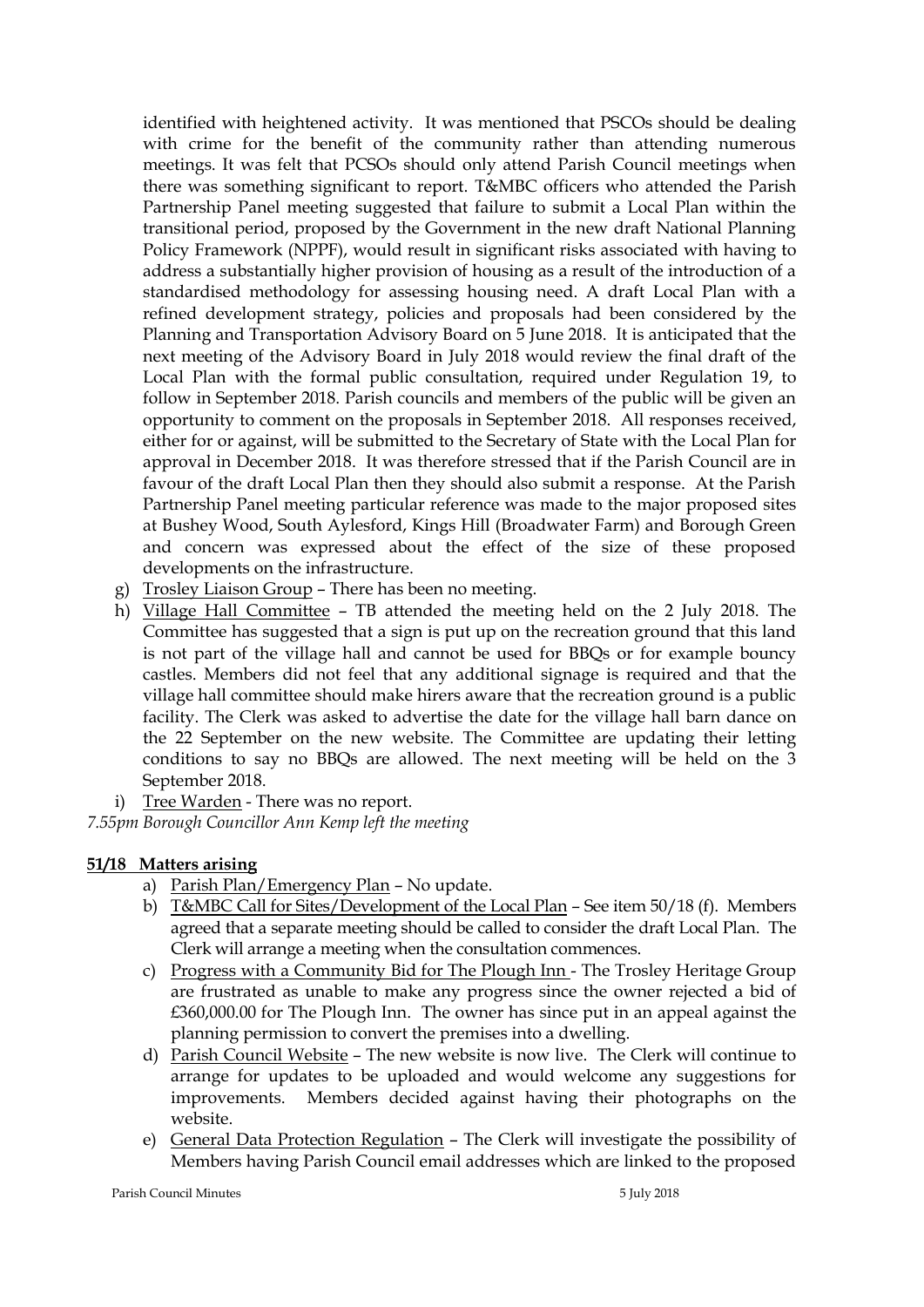new website. Members were in agreement that this would be a much better and safer option than Councillors using their own personal email accounts as they currently do.

- f) Monthly Check of the Defibrillator The Clerk has carried out a monthly check and confirmed that the batteries and defibrillator are working.
- g) Beacon Ownership RW advised that the beacon is owned by the Parish Council and is managed by the Courts Committee. The Clerk will try and find the relevant minutes to support this.

#### **52/18 Finance & Policies**

| Statement of payments to be made and income received |           |            |
|------------------------------------------------------|-----------|------------|
| <b>National Savings Account:</b>                     | £1,692.64 |            |
| Nat West TPC TCC Account:                            |           | £25,342.67 |
| Nat West TPC Reserve Account:                        |           | £21,239.80 |
| Nat West TPC Current Account                         |           | £ 487.90   |
| Less cheque 000166                                   | £         | 50.00      |
| Less cheque 000192                                   |           | 262.01     |
|                                                      |           | 17589      |

**Receipts:** Allotment Rents: £15.00

### **Cheques for signature TPC Current Account:**

| Supplier                    | Description                          | Cheque | Amount     |
|-----------------------------|--------------------------------------|--------|------------|
|                             |                                      | Number |            |
| Mrs L S Goldsmith           | (Salary 4 weeks)                     |        |            |
|                             | $(07/06/18 - 05/07/18)$              | 000197 | £225.53    |
| HMRC                        | (Clerks Tax June)                    | 000198 | £ 56.40    |
| Mrs L S Goldsmith           | (Clerks Expenses - June              |        |            |
|                             | & July and Award costs)              | 000199 | £161.99    |
| Four Seasons Gardens Ltd.   | (Grounds maintenance)                | 000200 | £521.26    |
| Surrey Hills Solicitors LLP | (Licence interim fee)                | 000201 | £414.00    |
| Mrs L S Goldsmith           | (Refund Defib pads)                  | 000202 | £ 81.60    |
| <b>Gel Creative</b>         | (Website design - final)             | 000203 | £ $667.00$ |
| <b>Gel Creative</b>         | (Domain Name)                        | 000204 | £190.00    |
| Mrs L S Goldsmith           | (Salary 5 weeks - post-dated)        |        |            |
|                             | $(05/07/18 - 02/08/18)$              | 000206 | £ 225.53   |
| <b>HMRC</b>                 | (Clerks Tax July - post-dated 000207 |        | £ 56.40    |
| Total                       |                                      |        | £2,599.71  |

#### **Transfer from TPC Reserve Account to TPC Current Account: £2,600.00**

## **Cheques for signature TPC TCC Account:** There are none

a) Cheques for signature: The Chairman proposed that the cheques listed above and be signed. Agreed

#### **53/18 Members of public:**

Two members of the public spoke in favour of planning proposal TM/18/01396/FL giving reasons for the application.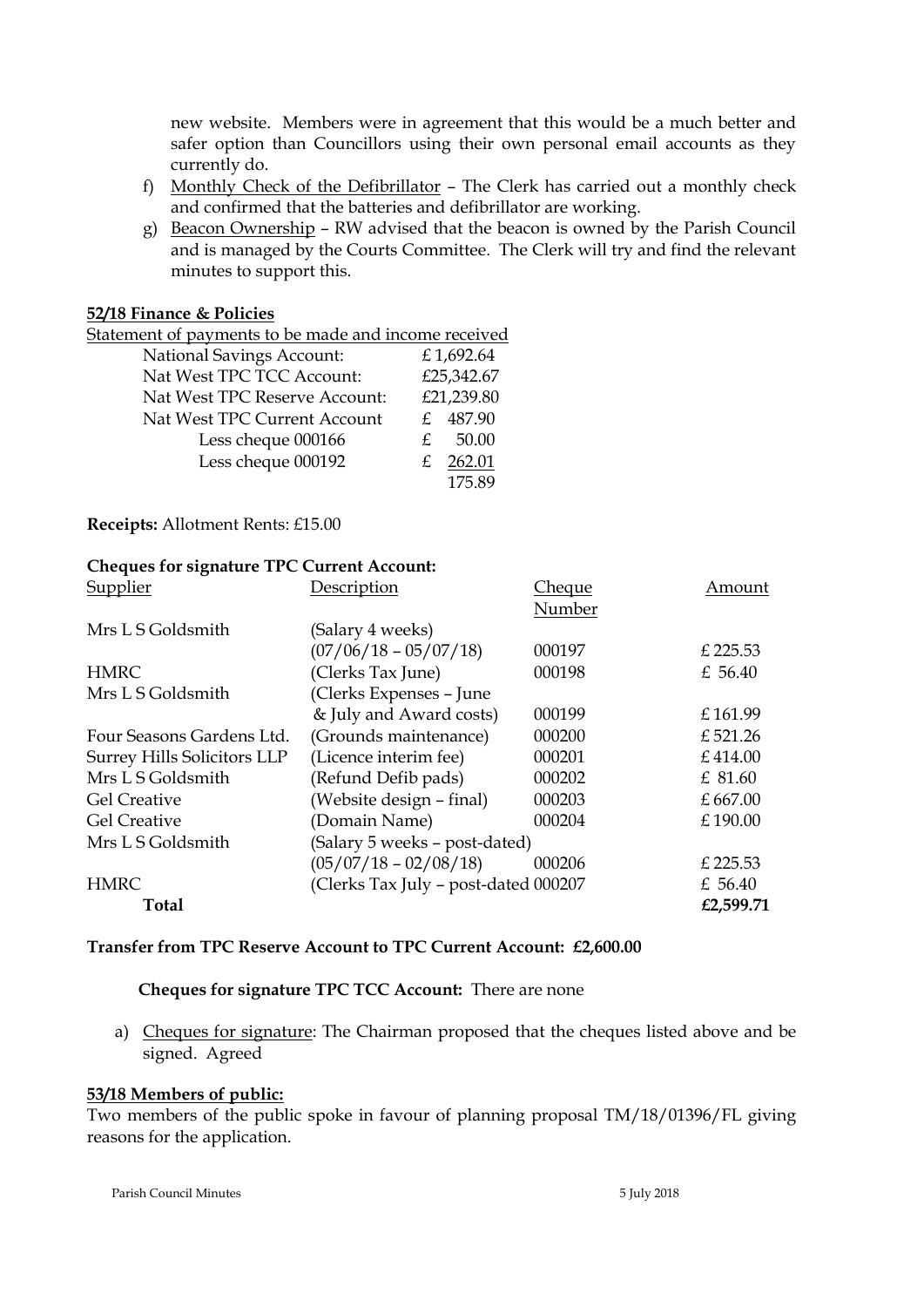# **54/18 Planning**

a) Applications:

*8.34pm JD expressed a pecuniary interest and left the meeting*

1] TM/18/01396/FL – Equine Lane West of Millers Farm, Wrotham Water Lane

To site a temporary mobile home near to the farm buildings for the purposes of looking after the brood mare and breeding stock for specific periods of the year. *Resolved: Object. Although we have empathy with the applicant's aim to keep the livery yard operating we cannot believe that this application for the erection and positioning of a caravan for temporary use is practical. We also object to the positioning of the proposal mobile home and would prefer to see it located nearer to the existing outbuildings. We do not feel it is necessary for it to be positioned so far away from the yard and feel that this is harmful to the area.* 

*8.48pm JD returned to the meeting. 2 members of the public left the meeting.*

# b) Decisions from T&MBC:

1] TM/18/00488/FL – The Lillies, Taylors Lane, Trottiscliffe, ME19 5ES Demolition of existing dwelling. Construction of new replacement dwelling and widen existing access and create new driveway/parking area. *Approved* 2] TM/18/00537/FL – The Lillies, Taylors Lane, Trottiscliffe, ME19 5ES Demolition of existing garage and construction of new garage. *Approved*

# c) Other planning matters

1] Enforcement cases – see item 50/18 (b). The Clerk was asked to report to Enforcement that some fencing has been erected and other works are taking place at Darren's Meadow.

# **55/18 Highways, Footways and Footpaths**

1] Reported Faults

i) 306682 – refurbishment of the white lining and road surface within the traffic calming section on Taylors Lane/The Street/Addington Lane. Members noted that the re-surfacing works due to take place during June were postponed but the culverts were cleared. The Clerk is waiting to hear when the re-surfacing works will be taking place. ii) Damage to village green and posts – a further post has been damaged by a local lorry.

iii) 20mph signs – The Clerk was asked to find out if KCC would consider installing more 20mph signage/warnings through the village and a gateway to the village.

## **56/18 Open Spaces, Recreation Ground and Allotments**

1] Recreation Ground and playground – The Clerk reported that the RoSPA inspection is due to take place in July, the Clerk will let OS know the date when known.

2] Allotments - The Clerk has advertised the vacant half plot in The Pilgrims.

3] Request from Trottiscliffe School regarding field behind the allotments – RW signed the agreement between the Parish Council and the School for them to use the field behind the allotments for outdoor learning. Surrey Hills Solicitors will now process the signed documents.

## **57/18] Correspondence**

a) For Information

1] Area 2 Planning Committee – 4 July 2018

2] Joint Transportation Board – 24 September 2018

- 3] Parish Partnership Panel 6 September 2018
- 4] Standards Committee 15 October 2018

5] KALC Area Committee Meeting – 2 August 2018